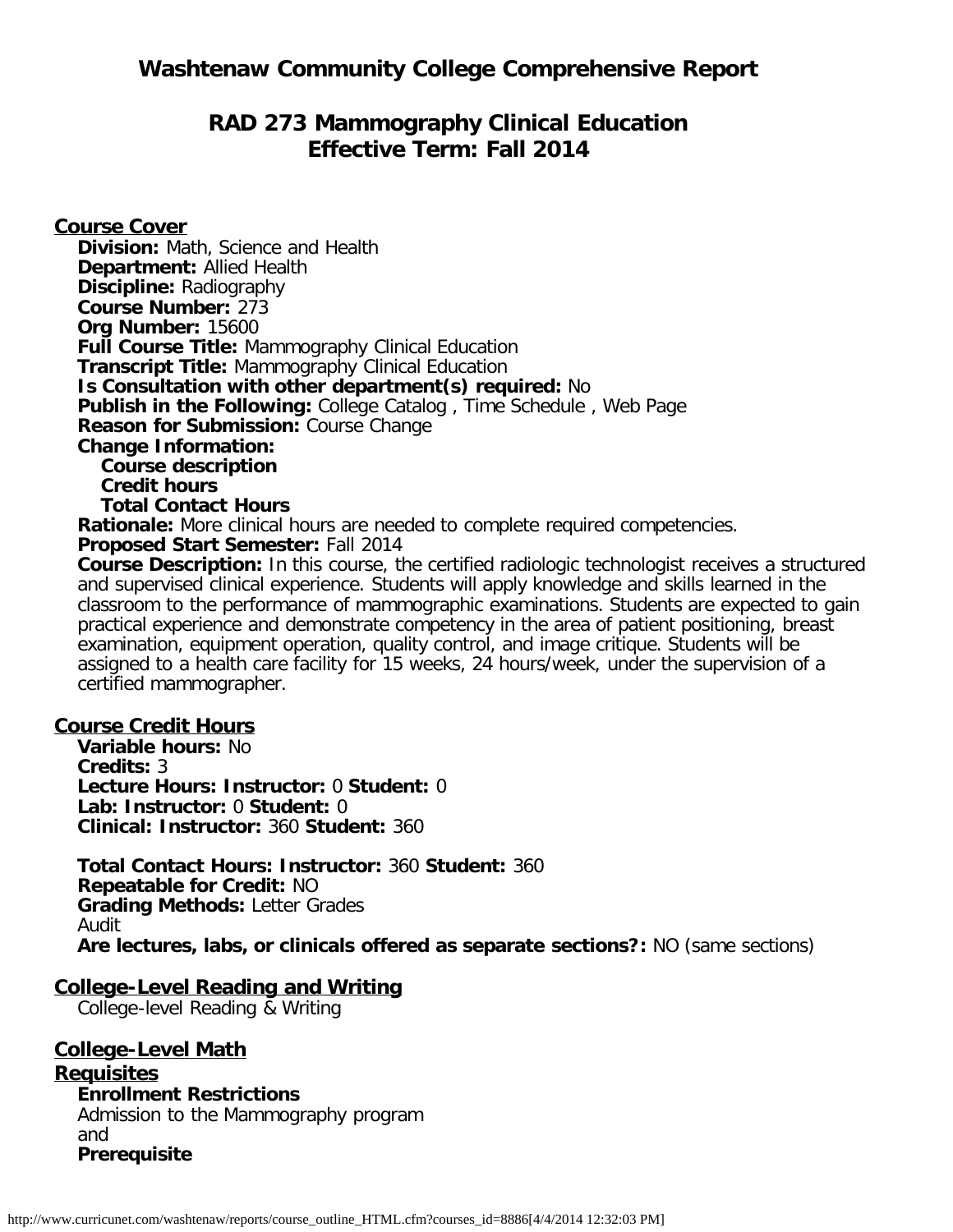#### **General Education Request Course Transfer Proposed For:**

# **Student Learning Outcomes**

1. Perform screening and/or diagnostic mammographic examinations on patients according to established standards in the clinical setting.

## **Assessment 1**

**Assessment Tool:** Mammography Radiographic Procedure Evaluation **Assessment Date:** Fall 2015 **Assessment Cycle:** Every Three Years **Course section(s)/other population:** All courses/All sections. **Number students to be assessed:** All students (maximum enrollment for the Mammography Program is 12 students) **How the assessment will be scored:** Analysis of question 12 of the student's Mammography Procedure Evaluation regarding patient positioning. **Standard of success to be used for this assessment:** 95% of the students will receive a "yes" (pass) rating on question 12 regarding patient positioning. **Who will score and analyze the data:** Faculty.

2. Utilize mammography equipment and ancillary devices to produce high-quality images. **Assessment 1**

**Assessment Tool:** Mammography Radiographic Procedure Evaluation **Assessment Date:** Fall 2015

**Assessment Cycle:** Every Three Years

**Course section(s)/other population:** All courses/All sections.

**Number students to be assessed:** All students (maximum enrollment for the Mammography Program is 12 students)

**How the assessment will be scored:** Analysis of question 9 on the student's Mammography Procedure Evaluation regarding selection of appropriate mammography equipment.

**Standard of success to be used for this assessment:** 95% of the students will receive a "yes" (pass) rating on question 9 regarding the selection of appropriate mammography equipment.

**Who will score and analyze the data:** Faculty.

3. Perform and evaluate quality control (QC) protocols on mammography equipment and ancillary devices.

## **Assessment 1**

**Assessment Tool:** Student's Quality Control (QC) Test log.

**Assessment Date:** Fall 2015

**Assessment Cycle:** Every Three Years

**Course section(s)/other population:** All courses/All sections.

**Number students to be assessed:** All students (maximum enrollment for the Mammography Program is 12 students)

**How the assessment will be scored:** Analysis of the student's Quality Control (QC) tests logs.

**Standard of success to be used for this assessment:** 100% of the students will submit documentation of the completion of all required Quality Control (QC) tests. **Who will score and analyze the data:** Faculty.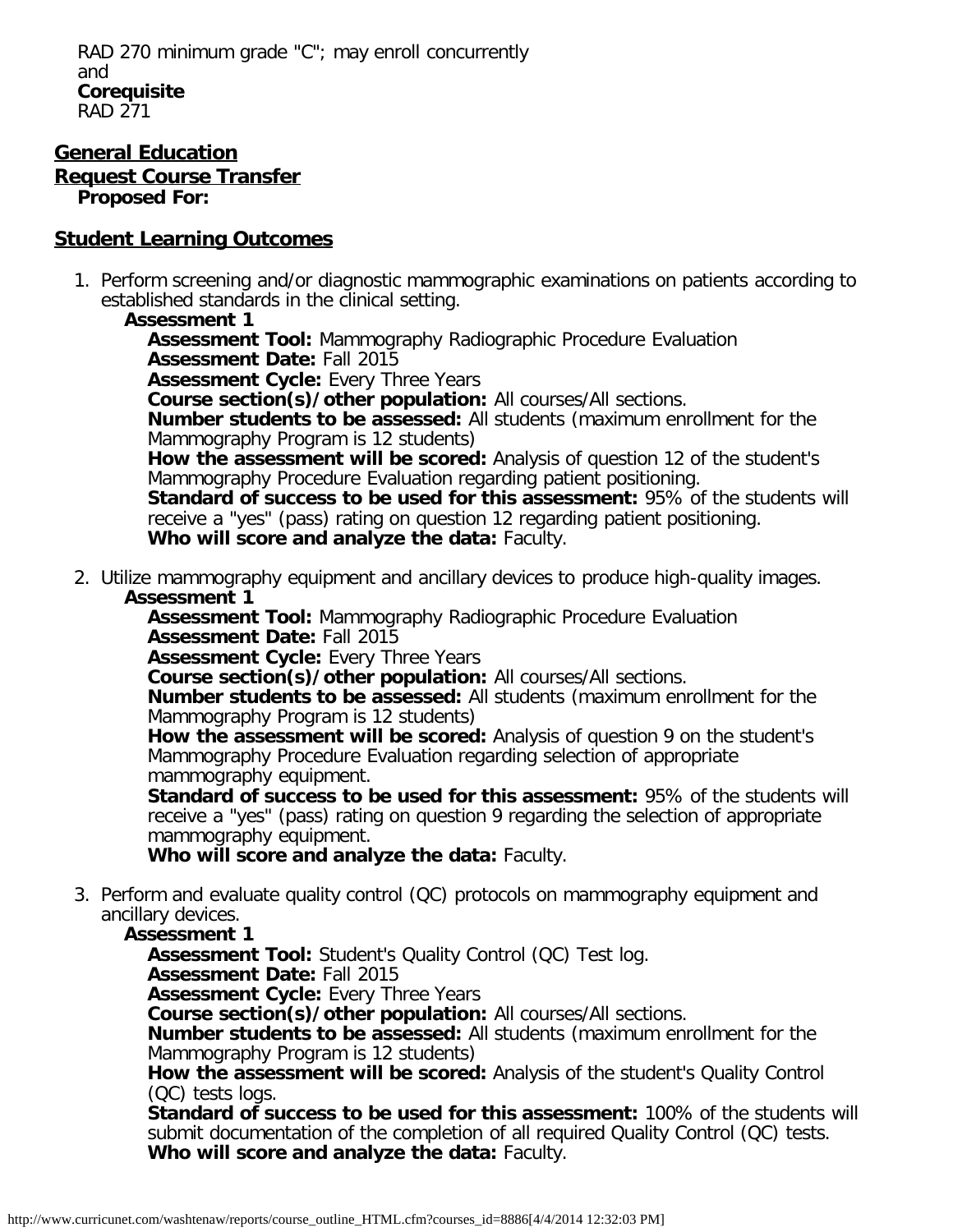4. Critique the radiographic quality of a mammogram.

#### **Assessment 1**

**Assessment Tool:** Mammography Radiographic Procedure Evaluation **Assessment Date:** Fall 2015

**Assessment Cycle:** Every Three Years

**Course section(s)/other population:** All courses/All sections.

**Number students to be assessed:** All students (maximum enrollment for the Mammography Program is 12 students)

**How the assessment will be scored:** Analysis of question 13 on the student's Mammography Procedure Evaluation regarding evaluation of the image.

**Standard of success to be used for this assessment:** 95% of the students will score a "yes" (pass) rating on question 13 on the Mammography Procedure Evaluation regarding the evaluation of the image.

**Who will score and analyze the data:** Faculty.

## **Course Objectives**

- 1. Demonstrate effective communication techniques for appropriate interactions with patients and the heathcare team.
	- **Matched Outcomes**
- 2. Solicit and record patient clinical history relevant to the mammographic examination. **Matched Outcomes**
- 3. Position the patient to produce optimum mammograms. **Matched Outcomes**
- 4. Select equipment appropriate to the patient and the examination to be performed. **Matched Outcomes**
- 5. Select appropriate exposure factors for each position/projection. **Matched Outcomes**
- 6. Perform quality control tests on mammography equipment and ancillary devices. **Matched Outcomes**
- 7. Evaluate image quality of mammograms relative to the technical factors used, the anatomy of the breast, and pathologic conditions. **Matched Outcomes**
- 8. Evaluate a mammogram to verify that it contains the proper patient demographics. **Matched Outcomes**
	- 9. Demonstrate professionalism in the workplace. **Matched Outcomes**
- 10. Review patient cases with a radiologist for positioning and pathological conditions. **Matched Outcomes**

# **New Resources for Course**

# **Course Textbooks/Resources**

**Textbooks Manuals Periodicals Software Equipment/Facilities**

Off-Campus Sites

| <b>Reviewer</b>                        | <b>Action</b>           | Date         |
|----------------------------------------|-------------------------|--------------|
| <b>Faculty Preparer:</b>               |                         |              |
| Connie Foster                          | <b>Faculty Preparer</b> | Feb 03, 2014 |
| <b>Department Chair/Area Director:</b> |                         |              |
| Connie Foster                          | Recommend Approval      | Feb 04, 2014 |
| Dean:                                  |                         |              |